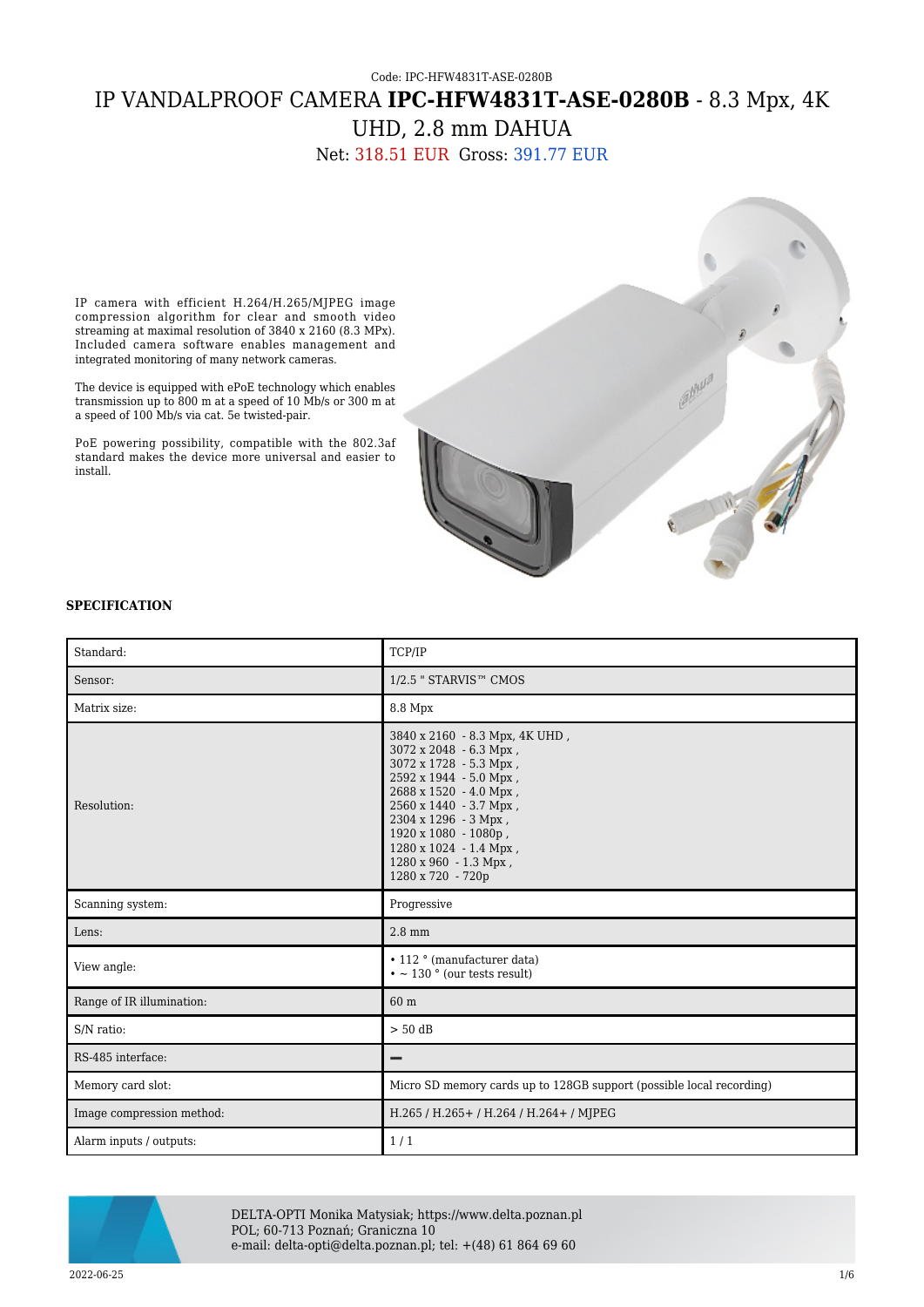| Audio:                         | • External microphone input<br>• Audio output<br>• Bi-directional audio streaming support<br>• Audio detection                                                                                                                                                                                                                                                                                                                                                                                       |  |
|--------------------------------|------------------------------------------------------------------------------------------------------------------------------------------------------------------------------------------------------------------------------------------------------------------------------------------------------------------------------------------------------------------------------------------------------------------------------------------------------------------------------------------------------|--|
| Bitrate:                       | 24 kb/s  10240 kb/s - H.264<br>14 kb/s  9984 kb/s - H.265                                                                                                                                                                                                                                                                                                                                                                                                                                            |  |
| Main stream frame rate:        | 15 fps @ 8.3 Mpx<br>25 fps @ 5.3 Mpx                                                                                                                                                                                                                                                                                                                                                                                                                                                                 |  |
| Network interface:             | 10/100 Base-T (RJ-45)                                                                                                                                                                                                                                                                                                                                                                                                                                                                                |  |
| Network protocols:             | HTTP, HTTPS, IPv4/IPv6, TCP, RTSP, RTP, UDP, SMTP, FTP, DHCP, DNS, DDNS,<br>PPPoE, UPnP, NTP, QoS, Bonjour, IEEE 802.1x, Multicast, ICMP, IGMP, SNMP                                                                                                                                                                                                                                                                                                                                                 |  |
| <b>WEB</b> Server:             | Built-in                                                                                                                                                                                                                                                                                                                                                                                                                                                                                             |  |
| Max. number of on-line users:  | 20                                                                                                                                                                                                                                                                                                                                                                                                                                                                                                   |  |
| ONVIF:                         | 16.12                                                                                                                                                                                                                                                                                                                                                                                                                                                                                                |  |
| Main features:                 | • 3D-DNR - Digital Noise Reduction<br>• WDR - 120 dB - Wide Dynamic Range<br>• ROI - improve the quality of selected parts of image<br>• ICR - Movable InfraRed filter<br>• BLC/HLC - Back Light / High Light Compensation<br>• Possibility to change the resolution, quality and bit rate<br>• Configurable Privacy Zones<br>• Motion Detection<br>• Mirror - Mirror image<br>• IVS analysis : crossing the line (tripwire), scene changing, intrusion,<br>abandoned/missing object, face detection |  |
| Power supply:                  | $\cdot$ PoE (802.3af),<br>$\cdot$ ePoE,<br>• 12 V DC / 920 mA                                                                                                                                                                                                                                                                                                                                                                                                                                        |  |
| Power consumption:             | $\leq$ 11 W                                                                                                                                                                                                                                                                                                                                                                                                                                                                                          |  |
| Mobile phones support:         | Port no.: 37777 or access by a cloud (P2P)<br>• Android: Free application DMSS<br>• iOS (iPhone): Free application <b>DMSS</b>                                                                                                                                                                                                                                                                                                                                                                       |  |
| Default IP address:            | 192.168.1.108                                                                                                                                                                                                                                                                                                                                                                                                                                                                                        |  |
| Default admin user / password: | admin / admin                                                                                                                                                                                                                                                                                                                                                                                                                                                                                        |  |
| Web browser access ports:      | 80, 37777                                                                                                                                                                                                                                                                                                                                                                                                                                                                                            |  |
| PC client access ports:        | 37777                                                                                                                                                                                                                                                                                                                                                                                                                                                                                                |  |
| Mobile client access ports:    | 37777                                                                                                                                                                                                                                                                                                                                                                                                                                                                                                |  |
| Port ONVIF:                    | 80                                                                                                                                                                                                                                                                                                                                                                                                                                                                                                   |  |
| <b>RTSP URL:</b>               | rtsp://admin:hasło@192.168.1.108:554/cam/realmonitor?channel=1&subtype=0 -<br>Main stream<br>rtsp://admin:hasło@192.168.1.108:554/cam/realmonitor?channel=1&subtype=1 - Sub<br>stream                                                                                                                                                                                                                                                                                                                |  |
| Housing:                       | Compact - Metal                                                                                                                                                                                                                                                                                                                                                                                                                                                                                      |  |
| Color:                         | White                                                                                                                                                                                                                                                                                                                                                                                                                                                                                                |  |
| "Index of Protection":         | IP67                                                                                                                                                                                                                                                                                                                                                                                                                                                                                                 |  |
| Vandal-proof:                  | IK10                                                                                                                                                                                                                                                                                                                                                                                                                                                                                                 |  |
| Operation temp:                | $-30 °C  60 °C$                                                                                                                                                                                                                                                                                                                                                                                                                                                                                      |  |
| Weight:                        | $0.88$ kg                                                                                                                                                                                                                                                                                                                                                                                                                                                                                            |  |
| Dimensions:                    | 244 x 79 x 76 mm                                                                                                                                                                                                                                                                                                                                                                                                                                                                                     |  |
| Supported languages:           | Polish, English, Czech                                                                                                                                                                                                                                                                                                                                                                                                                                                                               |  |
| Manufacturer / Brand:          | <b>DAHUA</b>                                                                                                                                                                                                                                                                                                                                                                                                                                                                                         |  |



DELTA-OPTI Monika Matysiak; https://www.delta.poznan.pl POL; 60-713 Poznań; Graniczna 10 e-mail: delta-opti@delta.poznan.pl; tel: +(48) 61 864 69 60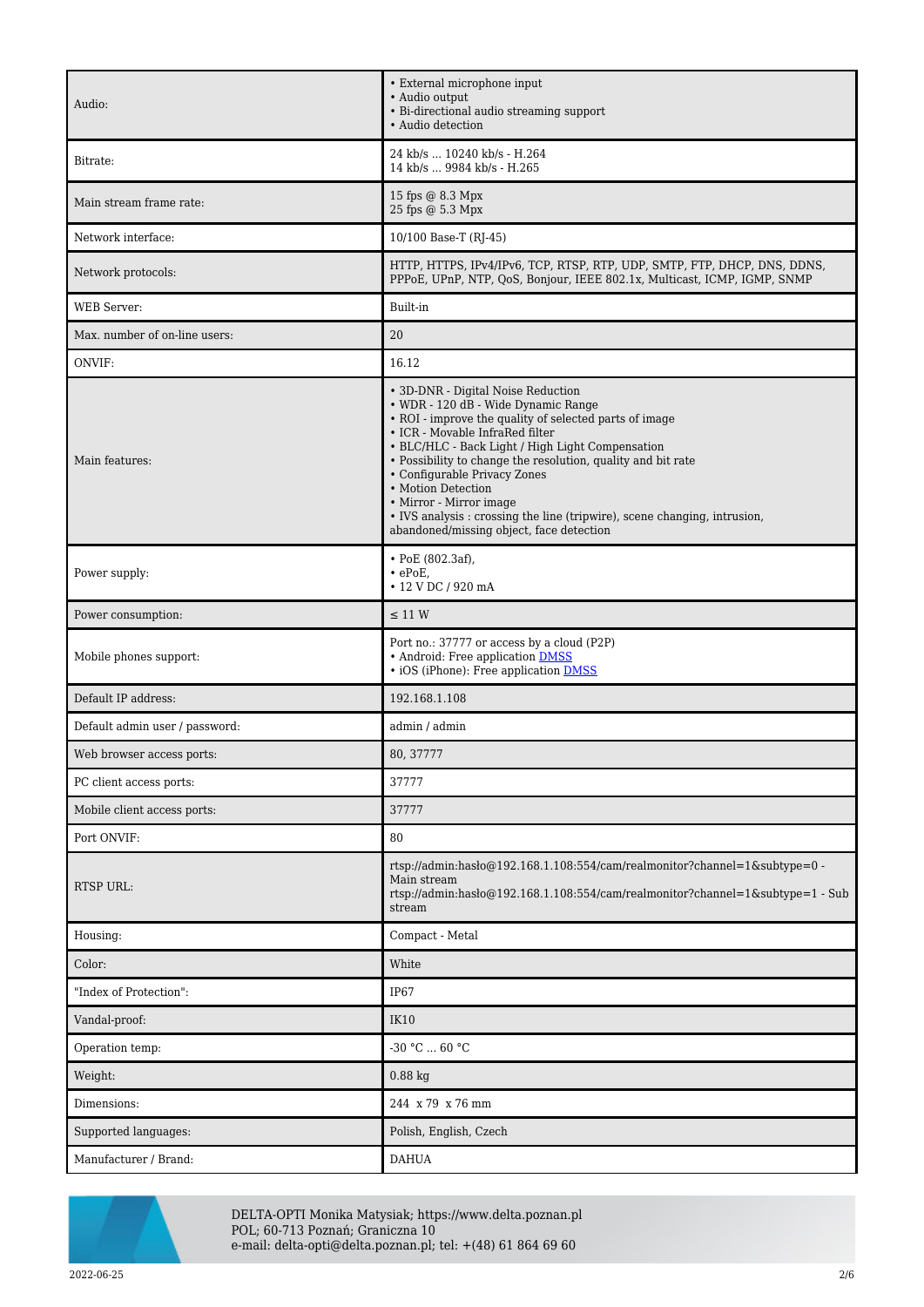# **PRESENTATION**



Side view:



Memory card slot:



Camera mounting side view:



DELTA-OPTI Monika Matysiak; https://www.delta.poznan.pl POL; 60-713 Poznań; Graniczna 10 e-mail: delta-opti@delta.poznan.pl; tel: +(48) 61 864 69 60

 $2022{\cdot}06{\cdot}25$   $3/6$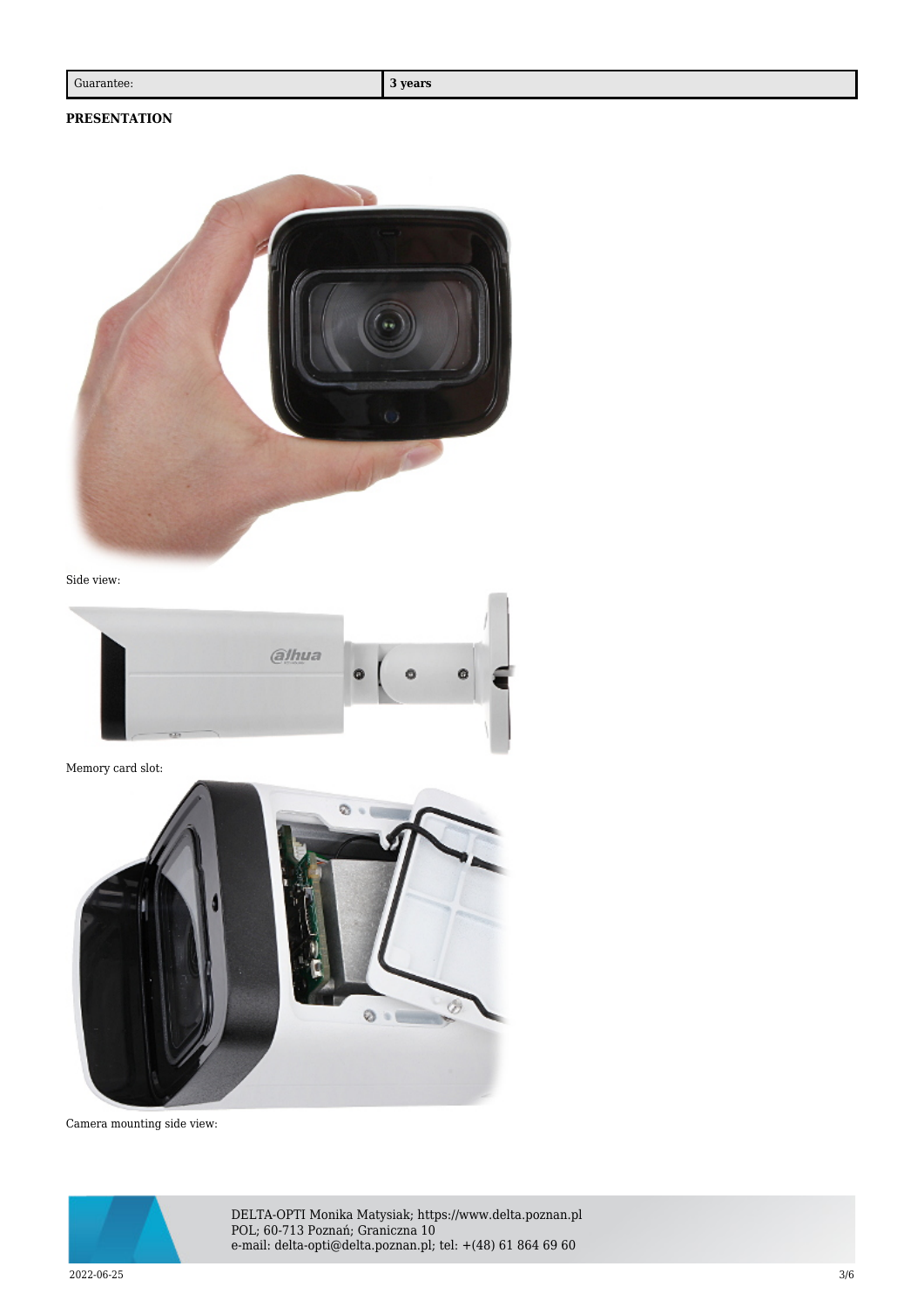

Camera connectors:



1BROWN: ALARM\_OUT 2GREEN: ALM\_OUT\_GND 3BLUE: ALARM\_IN1 4GRAY: ALM\_IN\_GND

See how to initialize DAHUA cameras:



DELTA-OPTI Monika Matysiak; https://www.delta.poznan.pl POL; 60-713 Poznań; Graniczna 10 e-mail: delta-opti@delta.poznan.pl; tel: +(48) 61 864 69 60

 $2022{\cdot}06{\cdot}25$  and  $4/6$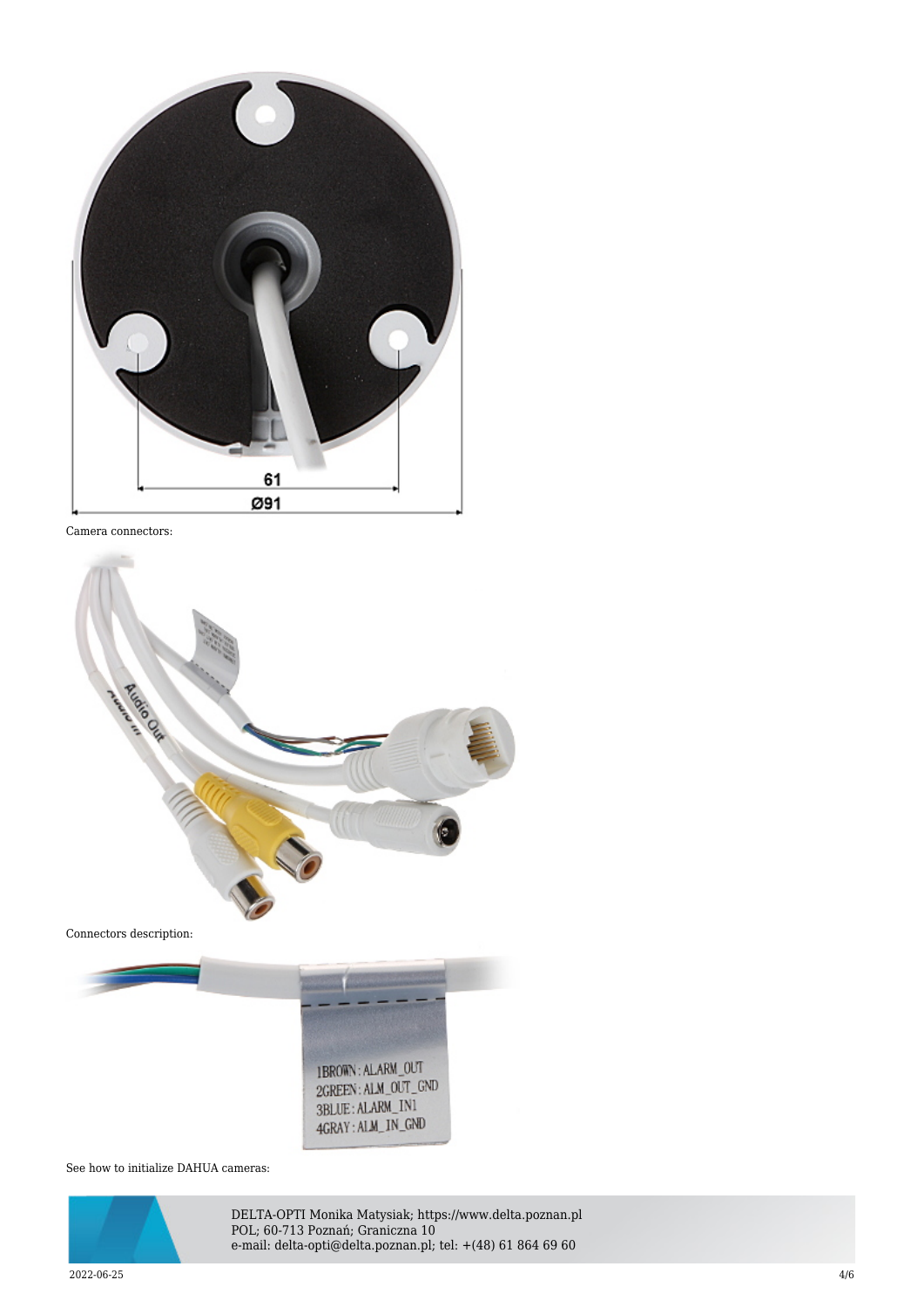#### : In the kit:



| alhua<br><b>Banase Man</b>                 |  |
|--------------------------------------------|--|
| PAINT<br><b>Carl And Co</b><br>$-1$ right. |  |
|                                            |  |
|                                            |  |



## **OUR TESTS**



DELTA-OPTI Monika Matysiak; https://www.delta.poznan.pl POL; 60-713 Poznań; Graniczna 10 e-mail: delta-opti@delta.poznan.pl; tel: +(48) 61 864 69 60

 $2022{\cdot}06{\cdot}25$   $5/6$